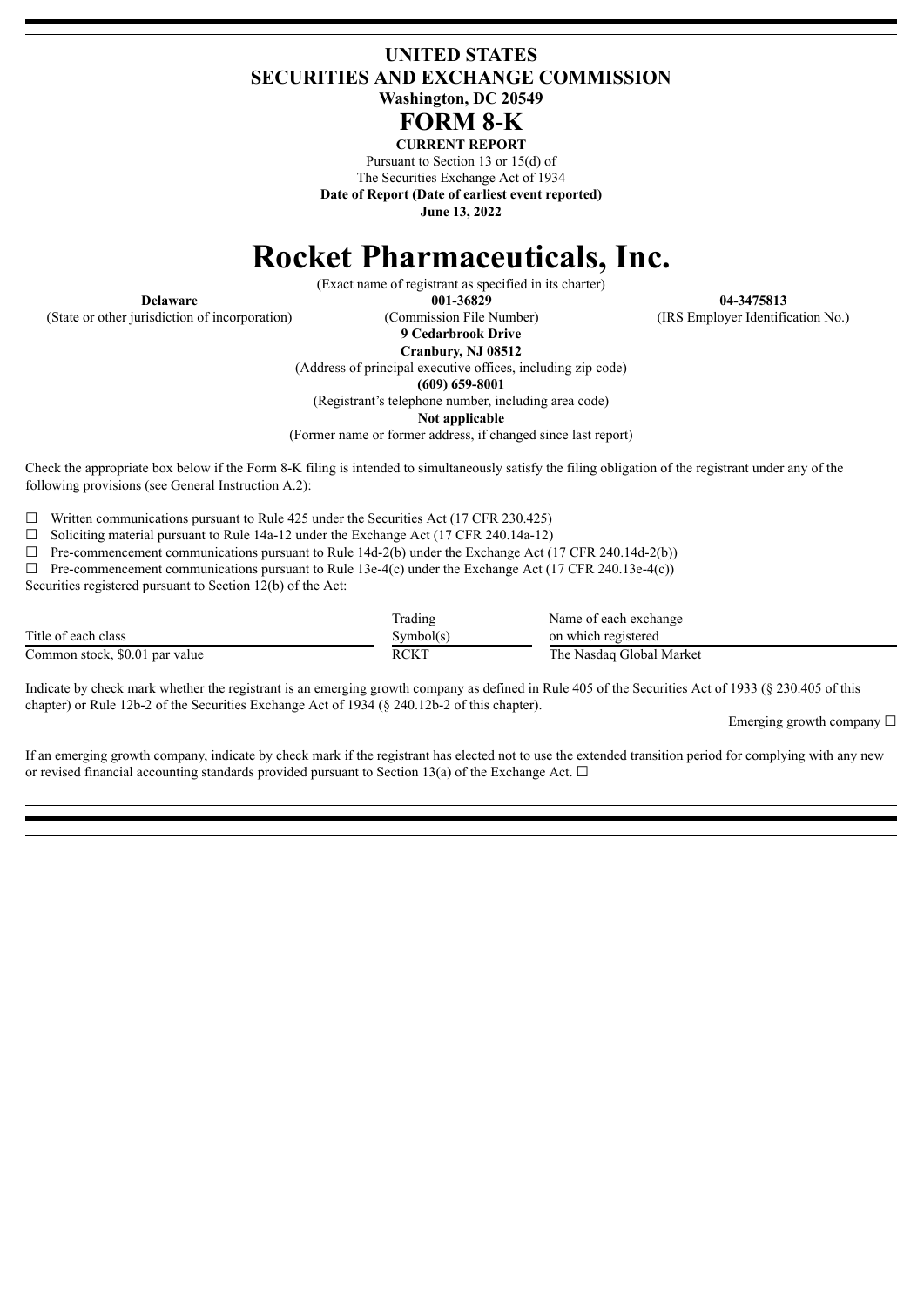#### **Item 5.07. Submission of Matters to a Vote of Security Holders.**

The 2022 Annual Meeting of Stockholders of Rocket Pharmaceuticals, Inc. (the "Company"), was held on June 13, 2022 (the "Annual Meeting"). At the Annual Meeting, there were present, in person or by proxy, holders of 55,510,402 shares of common stock, or approximately 86.03% of the total outstanding shares eligible to be voted. The holders present voted on the three proposals presented at the Annual Meeting as follows.

#### *Proposal One* - *Election of Directors*

The Company's stockholders approved the election of nine directors to the Company's Board of Directors ("Board") by the following votes:

| <b>Nominee</b>               | <b>Votes For</b> | <b>Votes Withheld</b> | <b>Broker Non-Votes</b> |
|------------------------------|------------------|-----------------------|-------------------------|
| Elisabeth Björk, M.D., Ph.D. | 47,847,554       | 561,549               | 7, 101, 299             |
| Carsten Boess                | 47,072,823       | 1,336,280             | 7, 101, 299             |
| Pedro Granadillo             | 43,070,107       | 5,338,996             | 7, 101, 299             |
| Gotham Makker, M.D.          | 41,028,492       | 7,380,611             | 7, 101, 299             |
| Fady Malik, M.D., Ph.D.      | 48,162,602       | 246,501               | 7, 101, 299             |
| Gauray Shah, M.D.            | 41,608,251       | 6,800,852             | 7, 101, 299             |
| David P. Southwell           | 36,115,931       | 12,293,172            | 7, 101, 299             |
| Roderick Wong, M.D.          | 40,759,519       | 7,649,584             | 7, 101, 299             |
| Naveen Yalamanchi, M.D.      | 36,921,225       | 11,487,878            | 7, 101, 299             |

#### *Proposal Two* - *Ratification of Appointment of Independent Registered Accounting Firm*

The Company's stockholders ratified the appointment of EisnerAmper LLP as the Company's independent registered accounting firm for the fiscal year ending December 31, 2022 by the following votes:

| Votes For                                                                                                                                          | <b>Votes</b><br>Against | \bstentions |
|----------------------------------------------------------------------------------------------------------------------------------------------------|-------------------------|-------------|
| $E = 175000$<br>74<br>. .<br><b>Contract Contract Contract Contract Contract Contract Contract Contract Contract Contract Contract Contract Co</b> | 30,029                  | 7,4JU       |

#### *Proposal Three* - *Non-Binding Advisory Vote on the Compensation of the Company's Named Executive Of icers*

The Company's stockholders approved, on a non-binding, advisory basis, the compensation of the Company's named executive officers, as disclosed in the proxy statement for the 2022 Annual Meeting of Stockholders pursuant to Section 14A of the Exchange Act, including the Compensation Discussion and Analysis, the Summary Compensation Table, and the narrative disclosures that accompany the compensation tables. The final votes were:

| Votes For  | Against<br>votes | \bstentions | Non-Votes<br>Broker |
|------------|------------------|-------------|---------------------|
| 42,160,877 | .240.249         | 7.971       | 299<br>101          |
|            |                  |             |                     |